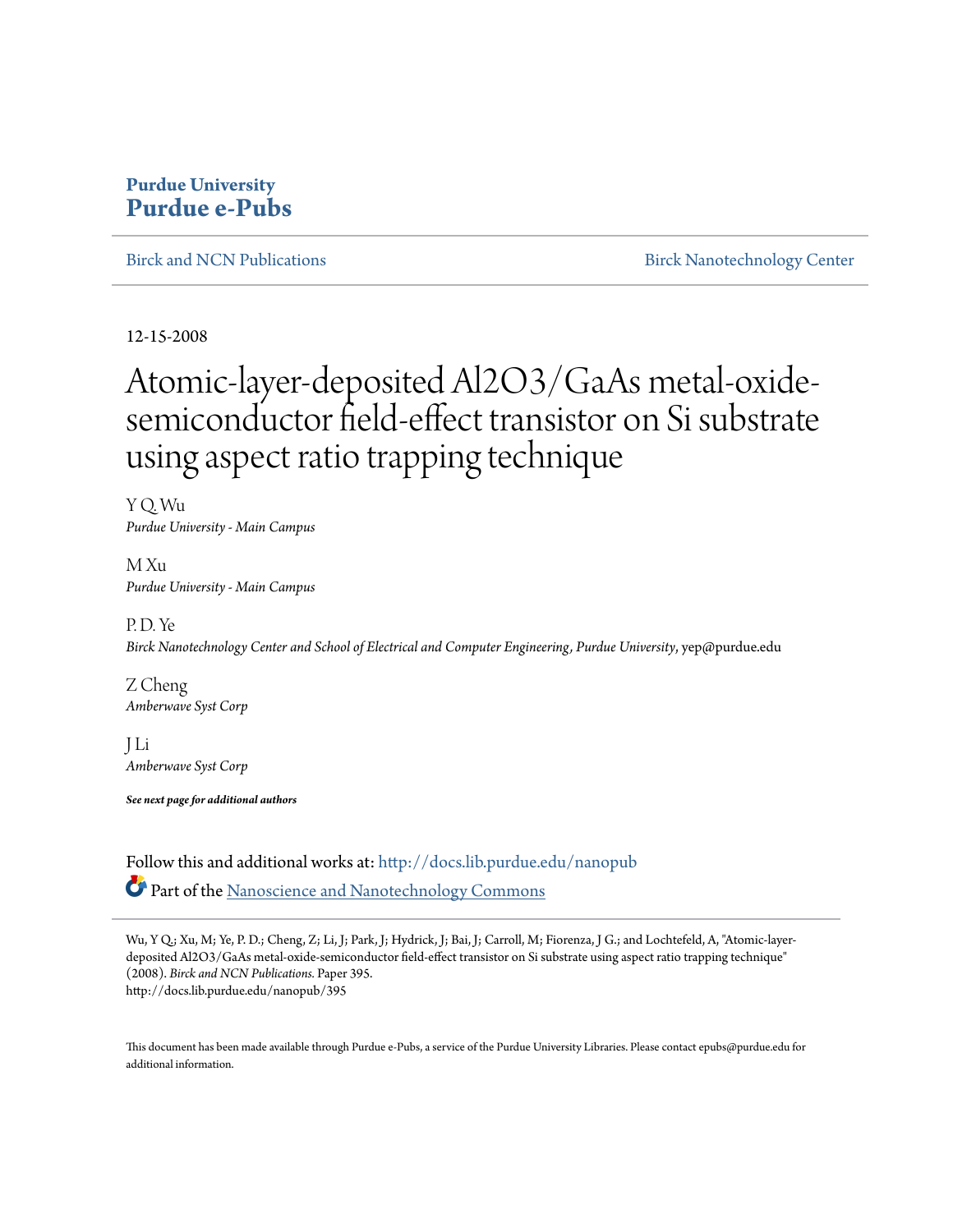### **Authors**

Y Q. Wu, M Xu, P. D. Ye, Z Cheng, J Li, J Park, J Hydrick, J Bai, M Carroll, J G. Fiorenza, and A Lochtefeld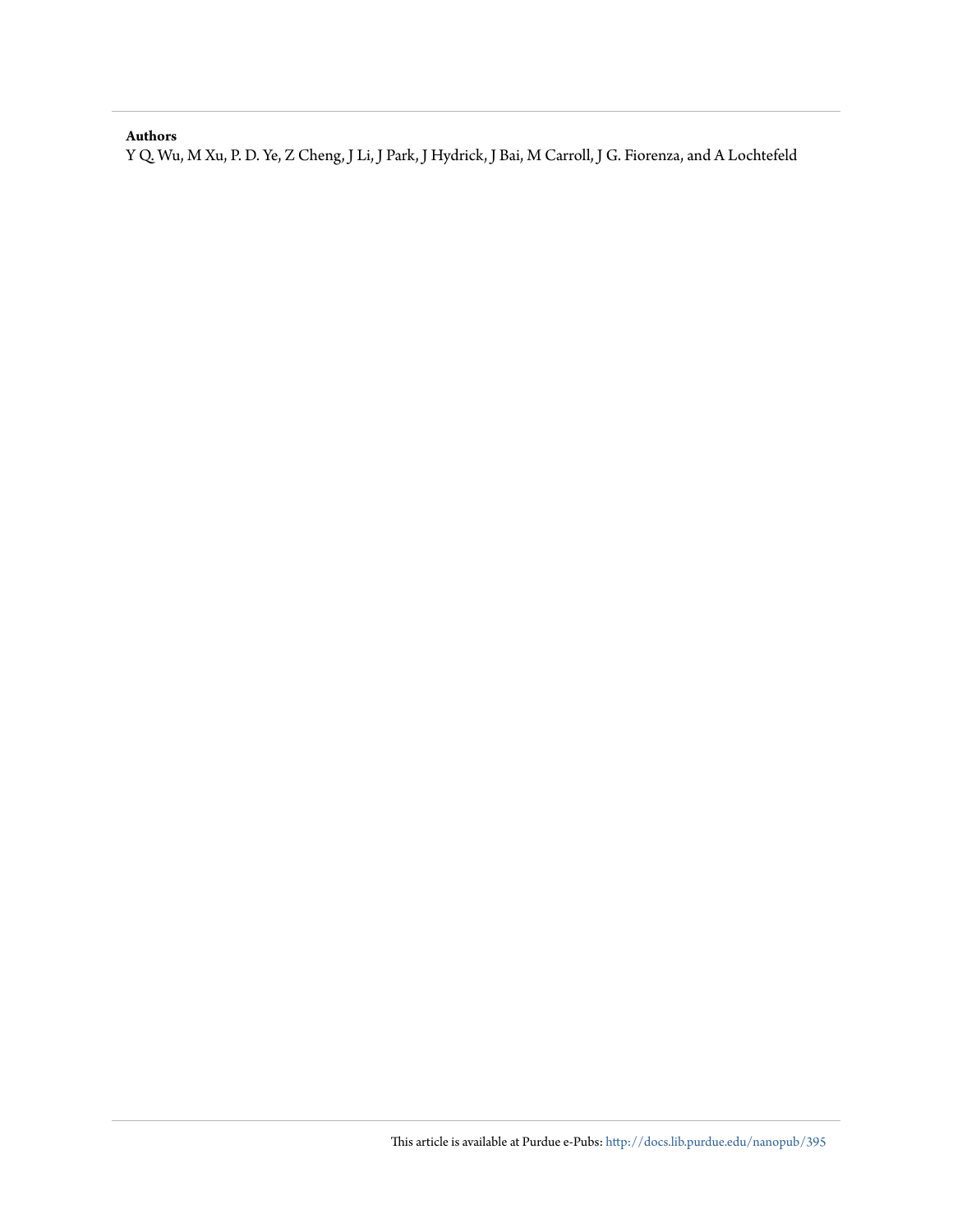## Atomic-layer-deposited Al<sub>2</sub>O<sub>3</sub>[/GaAs metal-oxide-semiconductor field-effect](http://dx.doi.org/10.1063/1.3050466) **[transistor on Si substrate using aspect ratio trapping technique](http://dx.doi.org/10.1063/1.3050466)**

Y. Q. Wu,<sup>1</sup> M. Xu,<sup>1</sup> P. D. Ye,<sup>1,a)</sup> Z. Cheng,<sup>2</sup> J. Li,<sup>2</sup> J.-S. Park,<sup>2</sup> J. Hydrick,<sup>2</sup> J. Bai,<sup>2</sup> M. Carroll,<sup>2</sup> J. G. Fiorenza,<sup>2</sup> and A. Lochtefeld<sup>2</sup><br><sup>1</sup>School of Electrical and Computer Engineering and Birck Nanotechnology Center, Purdue University, *West Lafayette, Indiana 47907, USA*

2 *Amberwave Systems Corporation, Salem, New Hampshire 03079, USA*

Received 17 October 2008; accepted 26 November 2008; published online 17 December 2008-

High quality GaAs epilayers grown by metal-organic chemical vapor deposition are demonstrated on a SiO2-patterned silicon substrate using aspect ratio trapping technique, whereby threading dislocations from lattice mismatch are largely reduced via trapping in  $SiO<sub>2</sub>$  trenches during growth. A depletion-mode metal-oxide-semiconductor field-effect transistor (MOSFET) is demonstrated on a *n*-doped GaAs channel with atomic-layer deposited  $A I_2 O_3$  as the gate oxide. The 10  $\mu$ m gate length transistor has a maximum drain current of 88 mA/mm and a transconductance of 19 mS/mm. The surface mobility estimated from the accumulation drain current has a peak value of  $\sim$  500 cm<sup>2</sup>/Vs, which is comparable with those from previously reported depletion-mode GaAs MOSFETs epitaxially grown on semi-insulating GaAs substrates. © *2008 American Institute of Physics.* [DOI: [10.1063/1.3050466](http://dx.doi.org/10.1063/1.3050466)]

To meet the goal of continuous scaling by International Technology Roadmap for Semiconductor, the traditional Si complementary-metal-oxide-semiconductor (CMOS) industry is now facing a series of grand challenges. In search of alternative channel materials, III-V compound semiconductors are now receiving much attention for MOS devices due to their high electron mobility. It is of great interest and economic importance to develop epitaxial growth technique to integrate III-V high-mobility channel materials on Si substrates for future CMOS applications. Several big challenges of III-V growth on Si substrates are as follows: the high threading dislocation density (TDD) stemming from large lattice mismatch between III-V and Si, the high thermal stress arising from large thermal expansion coefficient mismatch, the formation of antiphase domains, etc. Several methods have been studied to address the lattice mismatch problem since the mid  $1980s.<sup>1-6</sup>$  However, a process with consistently low TDD has not been demonstrated, except via step-graded Ge/Si<sub>1−*x*</sub>Ge<sub>*x*</sub>/Si buffer layers,<sup>7–9</sup> which are likely too thick ( $\sim$ 10  $\mu$ m) for practical integration onto silicon for CMOS. Exploration of heterogeneously grown GaAs on Si for MOS applications has been very limited. True MOS field-effect transistors (MOSFETs) have not been demonstrated yet using any III-V on silicon technique. Recently, aspect ratio trapping  $(ART)^{10-13}$  approach shows quite promising results. By trapping lattice-mismatch induced threading dislocations between vertical dielectric sidewalls, defect-free Ge and GaAs regions can be grown in  $SiO<sub>2</sub>$  trenches directly on Si substrates. In this letter, a GaAs MOSFET on Si substrate with the epi-GaAs layers grown by the ART technique, with comparable performance with its counterpart grown on GaAs semi-insulating substrates, has been demonstrated and characterized. The growth of high-quality III-V materials on Si enables to effectively integrate the current III-V MOSFET research on Si CMOS platform. It also provides other application opportunities such as integration of optoelectronic, photonic or photovoltaic devices on silicon wafers.

The epitaxial GaAs layers were grown by metal-organic chemical vapor deposition (MOCVD) on Si substrate using the ART technique, which has previously been demonstrated for heteroepitaxial growth of Ge, GaAs, and InP on Si with low TDD.<sup>10–13</sup> The ART heteroepitaxial technique is compatible with the conventional CMOS processes. The film quality was analyzed by transmission electron microscopy (TEM) and x-ray diffraction, as well as photoluminescence measurements. Great defect reduction in the GaAs or Ge epilayer was demonstrated and provides a platform to integrate alternative channel materials on Si for ultimate CMOS applications. The detailed material structure is schematically shown in Fig.  $1(a)$ , and Fig.  $1(b)$  shows the cross section of the scanning electron microscopy (SEM) image of the corresponding structure. A 500 nm thick thermal oxide layer was grown on a *p*-type Si (100) substrate. Multiple SiO<sub>2</sub> trenches were defined by conventional photolithography and reactive ion etching with three different trench widths: 180, 250, and 350 nm. The chemistry used in the AMAT SUPER dry etcher is a mixture of  $C_4F_8$ , CO, and Ar gas. The cleaning step after the etch process is critical as a carbon-containing layer is formed in the bottom of the trench and this layer must be



FIG. 1. (a) Cross-sectional schematic view of the ART structure with detailed doping and thickness information. The thick V-shaped lines within  $SiO<sub>2</sub>$  trenches are the threading dislocation fault lines. (b) Cross-section SEM image of the GaAs grown by ART technique.

#### **93**, 242106-1 © 2008 American Institute of Physics

**Downloaded 29 Jun 2009 to 128.46.220.88. Redistribution subject to AIP license or copyright; see http://apl.aip.org/apl/copyright.jsp**

a)Author to whom correspondence should be addressed. Electronic mail: yep@purdue.edu.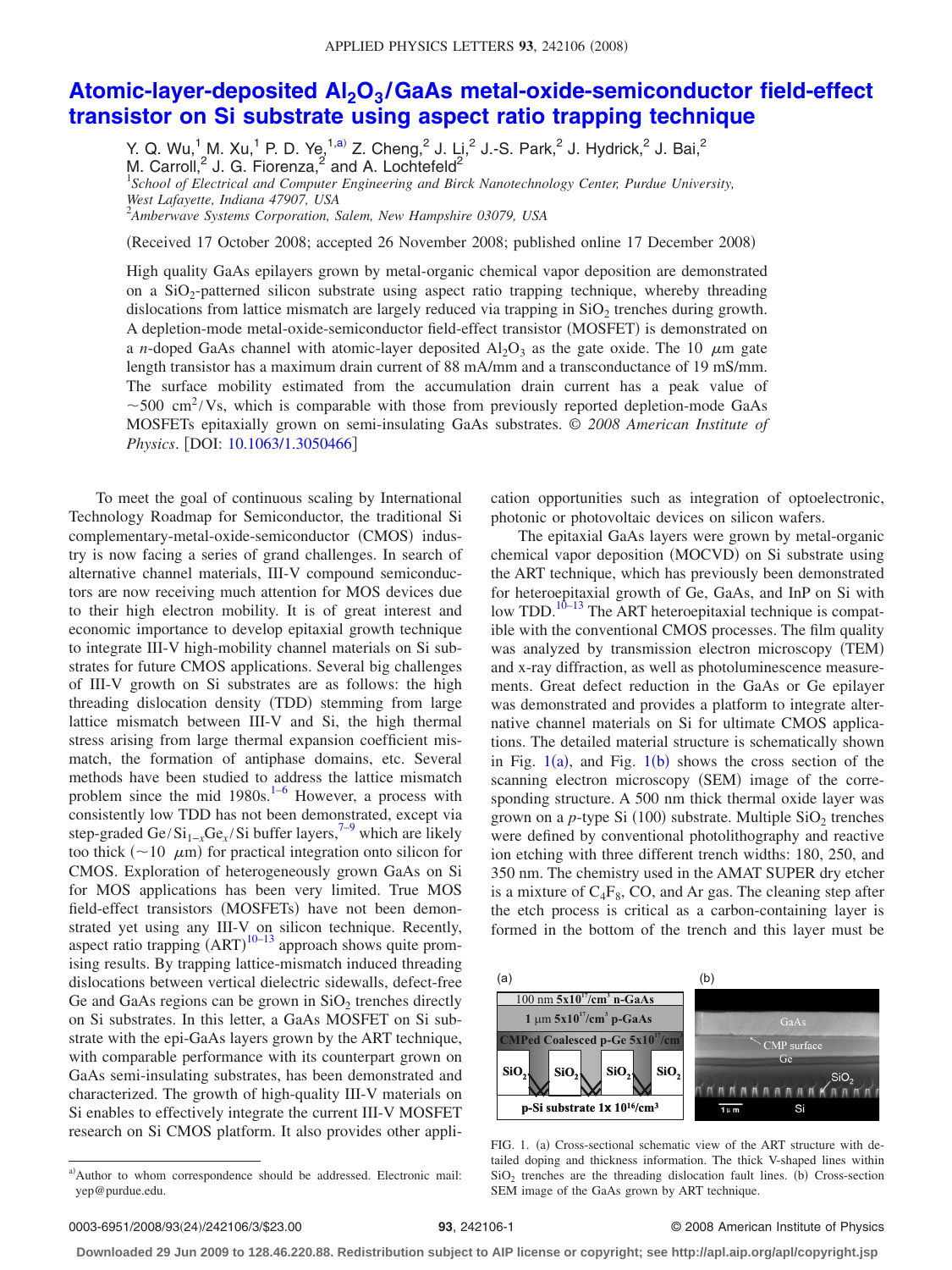removed to allow high-quality Ge to be grown. The bottom of the trenches were cleaned by growing  $25 \text{ nm}$  of  $SiO<sub>2</sub>$ using a 1000 °C dry oxidation process and stripping that with a 4 min etch in 100:1 diluted HF solution. *P*-type Ge was then epitaxially grown within all trenches by conventional MOCVD process. These narrow trenches, which can be arbitrary long, are used to trap the threading dislocations and were crucial in the heteroepitaxial growth in order to significantly reduce the TDD. Previous study has shown that for Ge (or III-V) layers grown in the 200–400 nm wide oxide trenches, threading dislocations originating at the Ge/Si interface terminate at the oxide sidewall within the first several 100 nm of epitaxial growth. There was no evidence of defect generation along the  $SiO<sub>2</sub>$  sidewall or extended defects out of the trench shown by the cross-sectional TEM images.<sup>10–13</sup> As a result, the very top layer of the Ge film beyond the defecttrapping region is substantially defect-free. After completely filling the trenches, Ge epilayer was further grown above the trenches and eventually coalesced over the oxide patterns. A step of chemical mechanical polishing (CMP) was used after the coalesced Ge layer was grown to improve the surface morphology. A 100 nm  $5 \times 10^{17} / \text{cm}^3$  *n*-GaAs channel and a 1  $\mu$ m 1×10<sup>18</sup>/cm<sup>3</sup> *p*-GaAs buffer layer were grown by MOCVD on top of the planarized coalesced Ge film as shown in Figs.  $1(a)$  and  $1(b)$ .

Depletion-mode MOSFETs were fabricated on this GaAs/Si structure. After a precleaning step of GaAs surface by HCl solution,  $(NH_4)_2S$  was used as a surface pretreatment process for 10 min, followed by the growth of a 10 nm atomic-layer-deposited (ALD)  $\text{Al}_2\text{O}_3$  layer as gate dielectric using an ASM F-120 reactor at 300 °C. A step of postdeposition annealing at 500 °C for 30 s in nitrogen ambient was used to improve the interface quality. Mesa etching of the top GaAs layer by  $H_2SO_4$ : $H_2O_2$ : $H_2O_2$  solution to a depth of about 100 nm was used as a device isolation. Source and drain regions were defined by photolithography after the mesa etching. AuGe/Ni was used as the contact material by e-beam evaporation and lift-off process, followed by a rapid thermal annealing at 400 °C for 30 s in nitrogen ambient. The gate was similarly defined by photolithography and liftoff with Ni/Au as the gate metal. The reported device was fabricated on 250 nm trenches with 250 nm spacing between neighboring trenches. Electrical characterization was carried out using a Keithley 4200 m.

Figure 2 is the dc output characteristics of a GaAs MOSFET with a channel length of 10  $\mu$ m and a channel width of 60  $\mu$ m. The gate bias is from +3 to −4 V with a step of −0.5 V. The drain bias is swept from 0 to 2 V. Due to the non-self-aligned process as well as the nonoptimized Ohmic contact, the knee voltage is larger than 1 V. The output performance could be further improved by reducing the access resistance and contact resistance. The *I*-*V* characteristic has very small hysteresis during the sweeping back of drain voltage. This indicates that the mobile charge density in the dielectric and the slow interface trap density are low and the channel material is of high quality. The decent current enhancement of 40 mA/mm in the accumulation region  $(V<sub>g</sub>$  > -0.5 V) suggests good quality of the interface at the upper half bandgap of GaAs.

Figure 3 is the transfer characteristics of the same GaAs MOSFET. The gate voltage is swept from −5 to 3 V with a fixed drain bias at 2 V. The maximum saturation drain cur-



FIG. 2.  $I_{ds}$  vs  $V_{ds}$  as a function of  $V_{gs}$  on a 10  $\mu$ m gate-length depletionmode GaAs MOSFET on Si with 10 nm ALD  $Al_2O_3$  as gate dielectric.  $V_{gs}$ changes from  $+3 \,$  V (top) to  $-5 \,$  V (bottom) with a step of  $-1 \,$  V.

rent is  $>88$  mA/mm at a gate bias of 3 V and the maximum transconductance is  $\sim$ 19 mS/mm at a gate bias of  $-0.6$  V. This current and transconductance could potentially reach 880 mA/mm and 190 mS/mm if the devices would be linearly scaled to 1  $\mu$ m gate length. The flatband condition in the depletion-mode transistor is around the gate bias where the transconductance in saturation region reaches maximum. In this case, it is around −0.6 V. When the gate bias decreases below this flatband voltage, the continuous depletion of the conducting channel increases the depletion depth. As a result, the gate capacitance is reduced and the transconductance also decreases. On the other hand, with the increase in gate bias above this flatband voltage, the surface potential of the semiconductor moves from depletion to accumulation, with an almost fixed accumulation layer depth. The additional accumulation carrier density at the interface gains more drain current. However, the interface trap density becomes larger when the Fermi level approaches accumulation region or conductance band edge. This degrades the observed transconductance, as well as the mobility. This explains well that the transfer characteristics can determine roughly the position of the flatband voltage.

In order to quantitatively characterize the ALD  $Al_2O_3/GaAs$  interface, the accumulation mobility is used and measured by the similar concept of inversion mobility. This surface mobility is directly affected by the interface



FIG. 3. Transfer characteristics of the same MOSFET with  $V_{ds}$ = 2 V. The maximum drain current is  $\sim 80$  mA/mm and maximum transconductance is  $\sim$ 19 mS/mm.

**Downloaded 29 Jun 2009 to 128.46.220.88. Redistribution subject to AIP license or copyright; see http://apl.aip.org/apl/copyright.jsp**